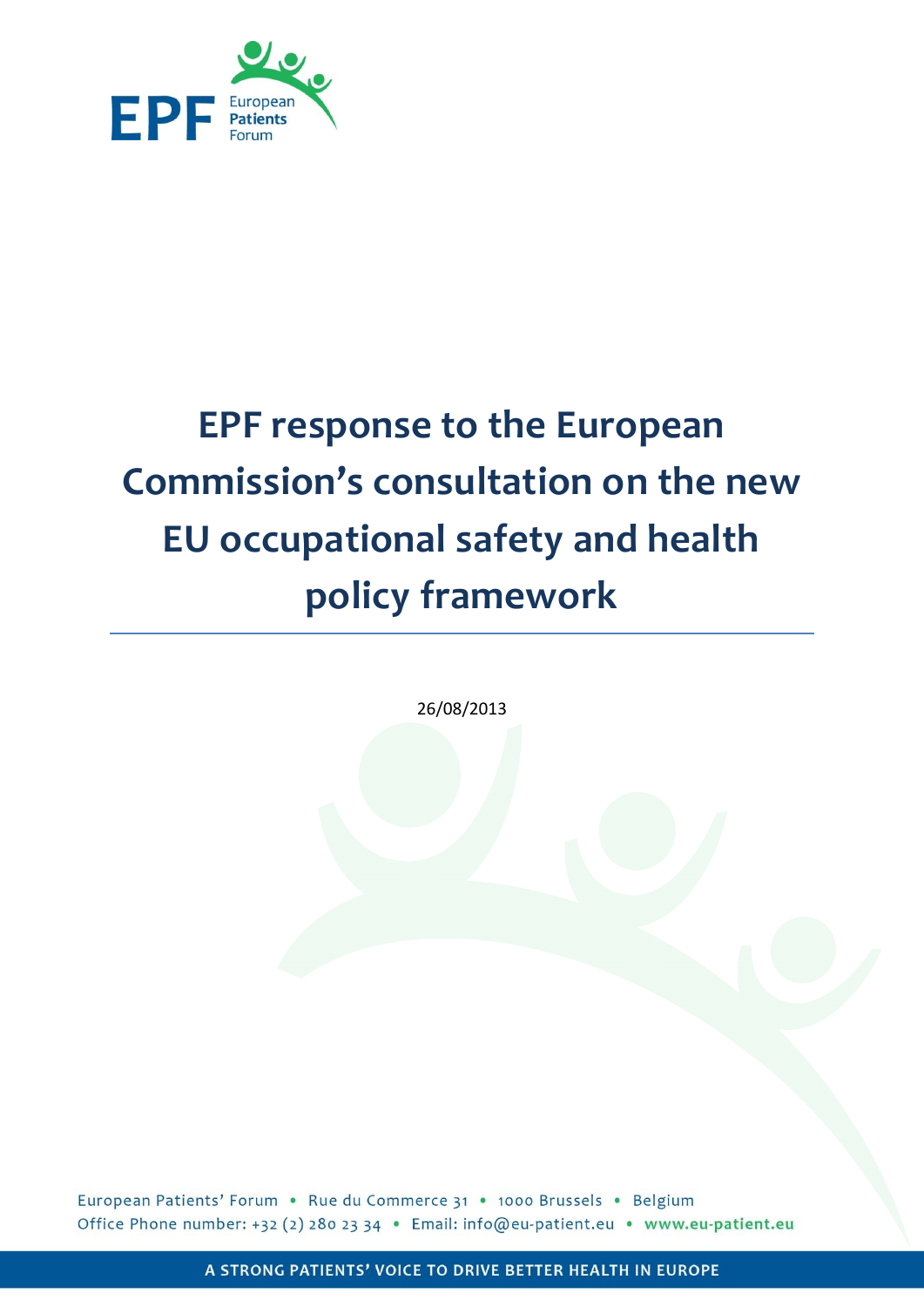

# 1. Background

# **1.1. THE EU OCCUPATIONAL SAFETY AND HEALTH ('OSH') POLICY FRAMEWORK**

Health and Safety at work is an area that is important for the EU – various legislation have been adopted to set minimum safety requirements for the workplace in all sectors of activities, and to protect worker against specific risks.<sup>1</sup>

The EU is also taking non-legislative action to promote good practice in this area. The Commission works with [the European Agency for Health and Safety at Work](https://osha.europa.eu/en/about) and the [European Foundation for the Improvement of Living and Working Conditions](http://www.eurofound.europa.eu/about/index.htm) to disseminate information, offer guidance and promote healthy working environments – particularly in small businesses.

The latest policy framework for health and safety at work was the strategy 2007-2012 which focused on the overall objective to achieve a sustainable and uniform reduction in accidents at work and occupational illnesses through the following main instruments:

- $\triangleright$  proper implementation of EU legislation, support for SME and adaptation of the legal framework to changes in the workplace and simplify it,
- $\triangleright$  promote the development and implementation of national strategies
- $\triangleright$  encourage changes in the behaviour of workers and encourage their employers to
- $\triangleright$  adopt health-focused approaches (cf. point 6):
- $\triangleright$  finalise the methods for identifying and evaluating new potential risks (cf. point 7);
- $\triangleright$  improve the tracking of progress (cf. point 8);
- $\triangleright$  promote health and safety at international level

The European Commission is now reflecting on the future of this policy. This area is of interest to the patient community as it deals with prevention of occupational diseases such as RMDs and mental health diseases. The evaluation of the strategy also showed the need to integrate issues related to the ageing of the population, and work-related diseases (beyond these recognised as occupational diseases<sup>2</sup>).

# **1.2. EPF'S RESPONSE TO THE CONSULTATION**

The European Commission's Directorate employment and general affairs launched a consultation on the new EU occupational safety and health policy framework. This consultation is an important opportunity to flag patients' specific needs in the workplace as

1

 $1$  A list of the legislation in place can be found on the European Commission's website <http://ec.europa.eu/social/main.jsp?catId=716&langId=en>

<sup>2</sup> Occupational diseases have a specific or a strong relation to occupation, generally with only one causal agent, and recognised as such. Work related diseases are diseases with multiple causal agents, where factors in the work environment may play a role, together with other risk factors, in the development of the disease. Source: European Commission report on occupational diseases 2007-2012 – available [here](https://www.google.be/url?sa=t&rct=j&q=&esrc=s&source=web&cd=2&cad=rja&ved=0CDoQFjAB&url=http%3A%2F%2Fec.europa.eu%2Fsocial%2FBlobServlet%3FdocId%3D3153%26langId%3Den&ei=-Hr7UaL-A4n2O5-ngKAL&usg=AFQjCNEH5DOY3su3Qfhm0EGx29DdLZVjIw&sig2=RrcBXEa3ooMquLqW-rE9YQ&bvm=bv.50165853,d.ZWU)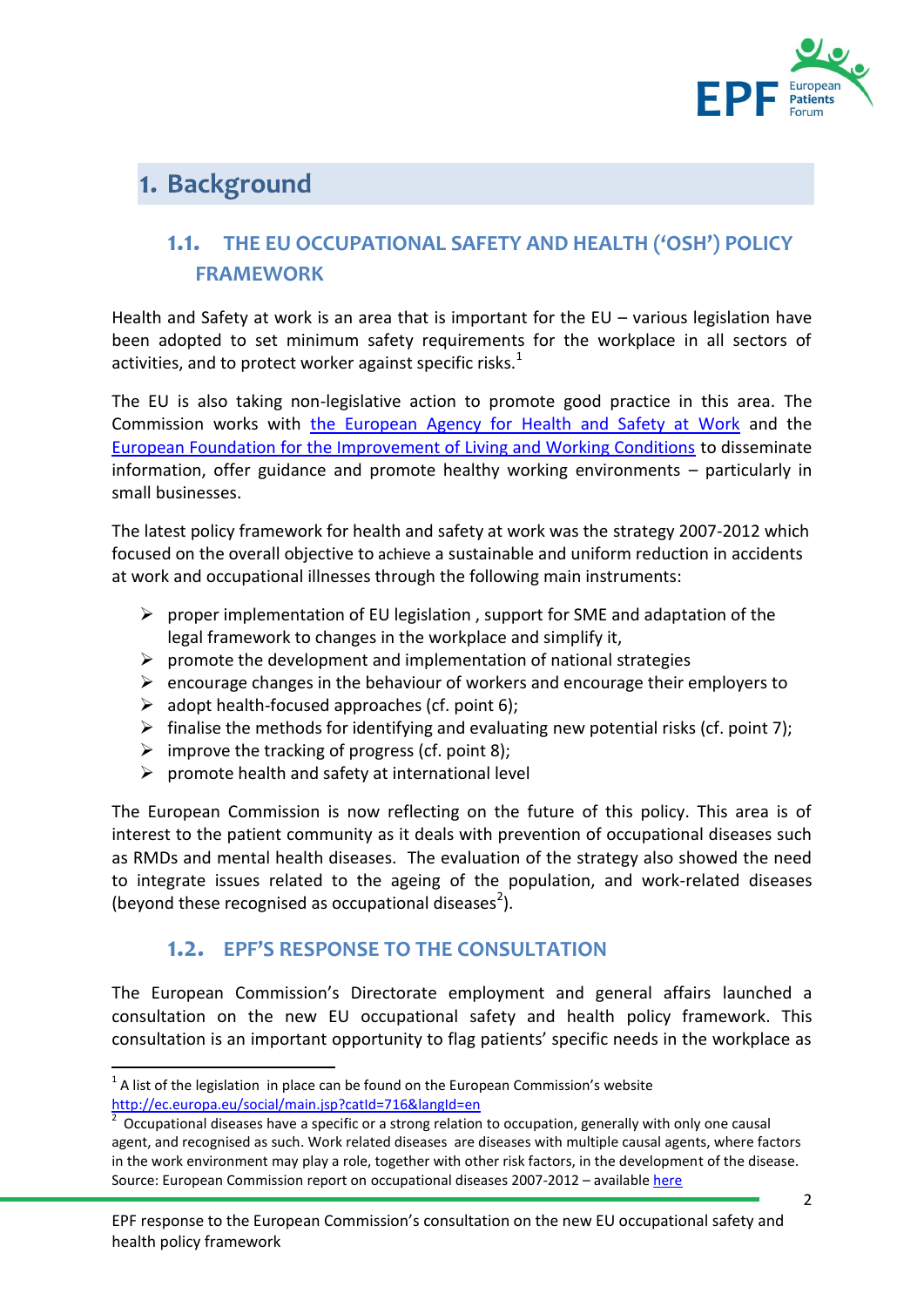

well as interest of the patient community to be further involved in policies on safety and health at work.

The consultation follows an evaluation of the European Strategy on safety and health at work 2007-2012. Full results of the external evaluation, as well as the consultation online questionnaire can be found [here.](http://ec.europa.eu/social/main.jsp?langId=en&catId=699&consultId=13&furtherConsult=yes) A synthesis of the outcomes of the evaluation and future challenge identified can be found in the [staff working document](http://ec.europa.eu/social/BlobServlet?docId=10016&langId=en) pp41-42 – we advise you to read this for background before responding.

EPF drafted a response based on our past work on health literacy as well as the EPF consultation response to the chronic diseases reflection process. Given the consultation's timeframe over the summer, EPF consulted the Policy Advisory Group to develop this response. This was clearly indicated in the online response we submitted.

# 2. Response to Commission questionnaire

*Please note as the format is an online questionnaire, it is compulsory for EPF to respond to all questions, and there is a word limit for answers (2000 words)*

# **NECESSITY AND NATURE OF A NEW EU OSH POLICY FRAMEWORK**

#### **1. Do you agree with the assessment of the EU OSH Strategy? Did it lead to tangible results?**

The European Patients' Forum was not directly involved in the area covered by the EU Occupational Safety and Health Strategy therefore we have very little knowledge on the direct impact of the Strategy on patients with chronic or/and lifelong conditions. However we do believe it plays an important role in raising awareness on occupational diseases and how to prevent them in the workplace.

## **2. In order to improve workplace safety and health, do you consider it necessary to continue coordinating policies at EU level or is action at national level sufficient?**

From the patients' perspective we consider it is important to coordinate policies on health and safety at work at EU level, while encouraging the development of national frameworks in this area. The evaluation clearly shows that having a EU strategy was instrumental in ensuring the development of a national strategy in many EU Member States.

Many issues linked to occupational health and safety encountered by patients with chronic diseases at the workplace are common across the European Union, for example:

- $\triangleright$  Low awareness about managing chronic conditions amongst employer
- $\triangleright$  Lack of awareness about abilities of patients to continue working safely/ stigma
- $\triangleright$  Lack of incentive to adapt the workplace or make adjustments for patients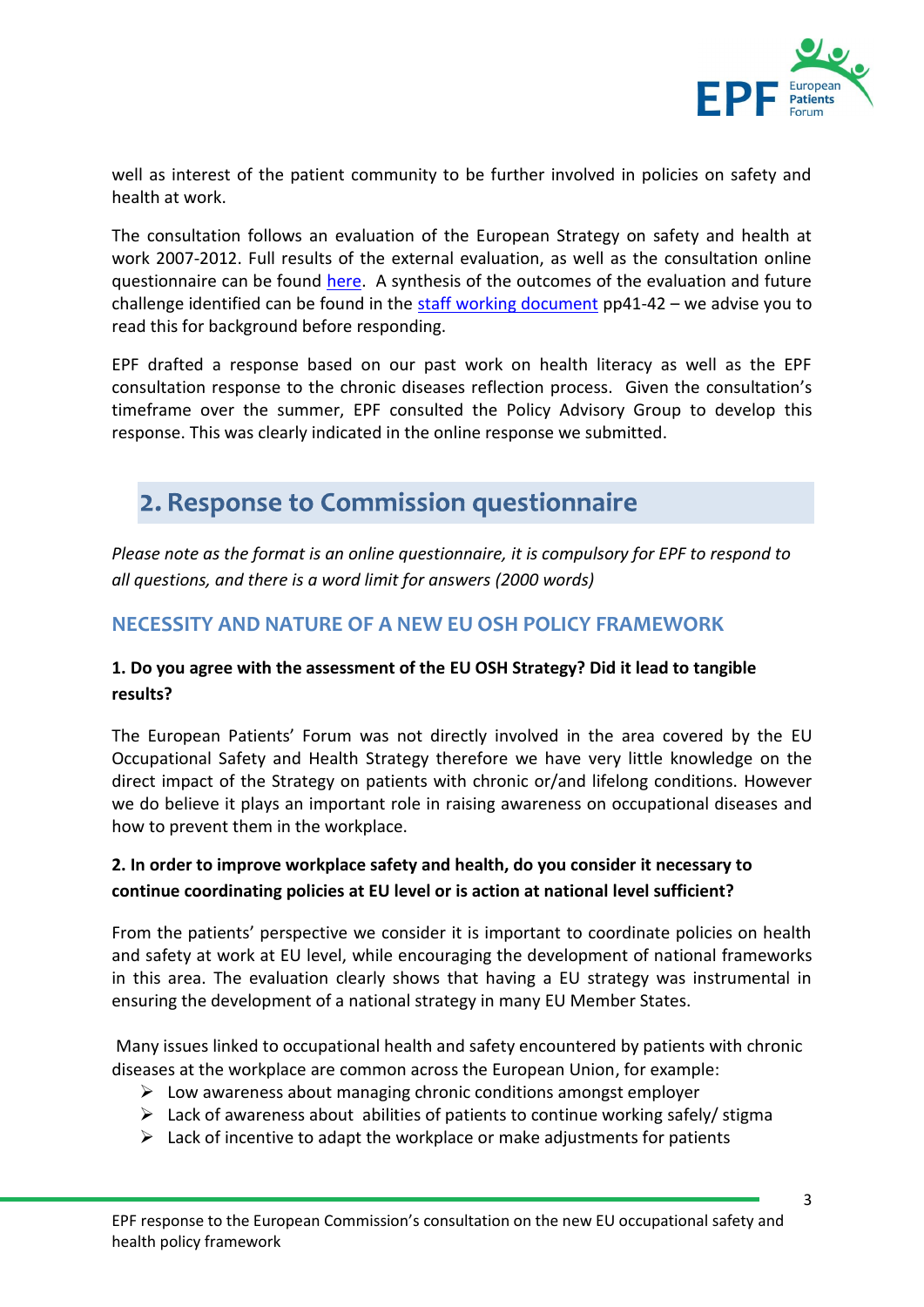

Therefore patients with chronic diseases would benefit from EU level action in the area of health and safety at work to support actions at national level.

#### **3. If you deem such a framework at EU level is necessary, explain why. Which aspects should be covered?**

About 350 million working days are lost in the European Union each year due to healthrelated problems<sup>3</sup>. The WHO also pointed out that stress and depression recognized as a major cause of sickness<sup>4</sup>. Therefore we believe it is important to take action at EU level and the EU OSH strategy is an important instrument to help tackle this.

From our perspective, a key aspect which has not been covered entirely by the past strategies is tackling the specific difficulties which patients with chronic diseases encounter at the workplace. This goes beyond the work undertaken through the last strategy which focused more on occupational or work-related illnesses.

While some patients cannot continue their professional activity due to their health condition, many patients with chronic diseases continue working, or wish to do so. With adequate support they can – this results in a hugely improved quality of life and helps avoid the negative financial impact of chronic illness and the risk of social exclusion. One example of good practice comes from the field of respiratory diseases: it shows that with adequate support from employers patients can continue working. It also demonstrates the need to work across area, as high quality care, and development of self-care and measures to empower patients can contribute to their ability to remain at work<sup>5</sup>.

An occupational health and safety framework at EU level that works towards ensuring workplace environment offer adequate support and adjustment for patients with chronic diseases so that they can stay at work in good condition is crucial to achieve EU 2020's goal of "smart, sustainable and inclusive growth". It is essential to support people with chronic diseases and older people to stay in employment longer – it is beneficial both for people with chronic diseases, and employers. Such a strategy could also contribute to tackle the issue raised by the shrinking of population of working age.

#### **LEVEL OF COMMITMENT**

**.** 

#### **1. With respect to your answer to the above questions, is there a need for a new EU OSH Strategy or should alternative measures be considered? Please explain**

As stated previously, we believe a new EU OSH strategy is an important instrument to set the framework for coordinated action on common occupational health and safety issues.

<sup>3</sup> <https://osha.europa.eu/en/publications/magazine/4/>

<sup>4</sup> : Ilona Kickbusch, Jürgen M. Pelikan, Franklin Apfel & Agis D. Tsouros "Health Literacy: The solid facts" World health Organisation, 2013, p 44 http://www.euro.who.int/ data/assets/pdf file/0008/190655/e96854.pdf <sup>5</sup> See EFA COPD newsletter [http://www.efanet.org/wp](http://www.efanet.org/wp-content/documents/EFANewsletterCOPDWorkshop2.pdf)[content/documents/EFANewsletterCOPDWorkshop2.pdf](http://www.efanet.org/wp-content/documents/EFANewsletterCOPDWorkshop2.pdf)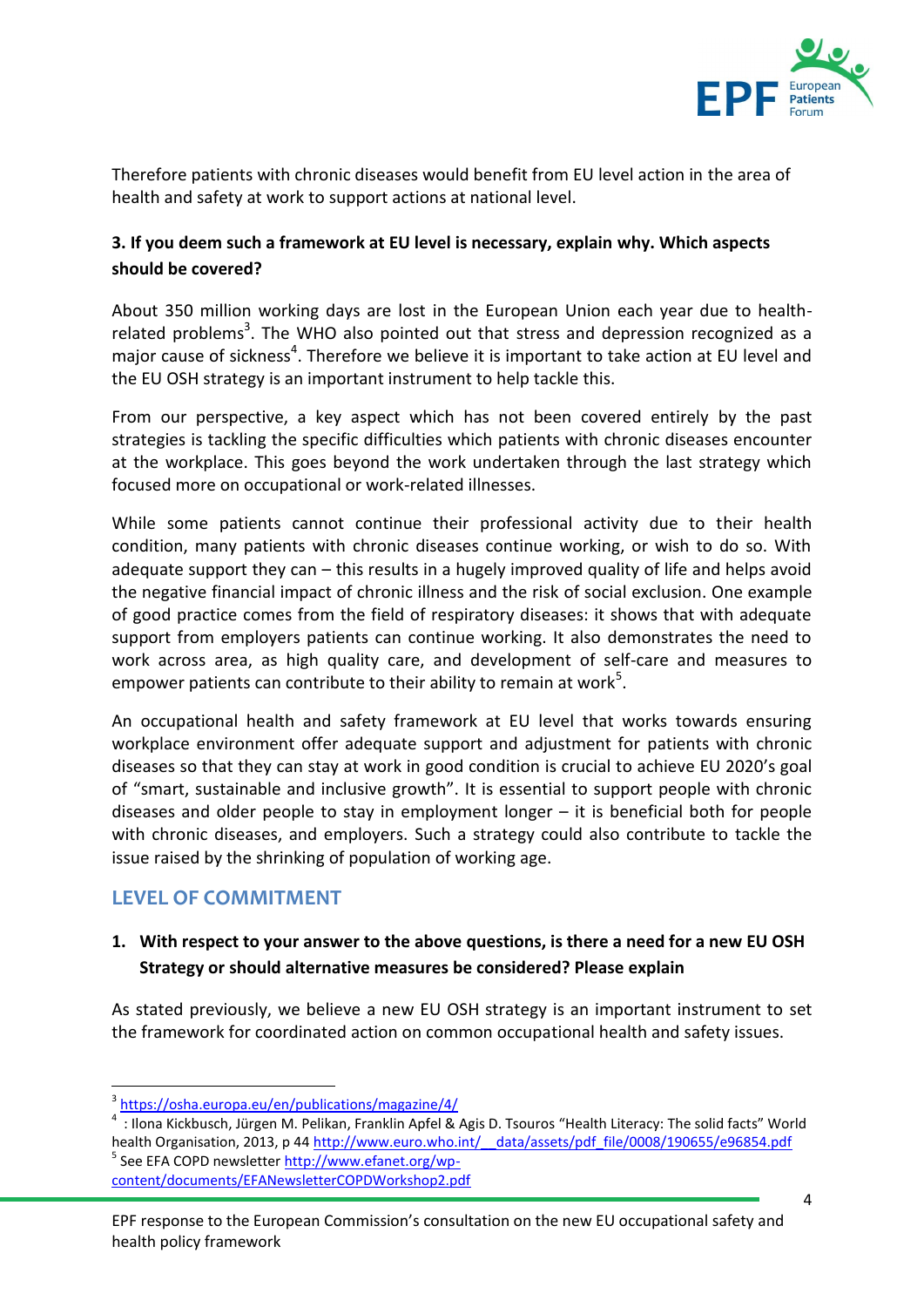

EPF believes that, in addition to a new framework, support is needed from the EC to further collect data on impact of having a chronic conditions at the workplace, and to identify and scale up good practice in terms of workplace adjustment and adaptation. This would offer a valuable opportunity for mutual learning and identification of good practice.

#### **2. If EU level action is necessary in order to improve workplace safety and health, do you consider it necessary to set broad goals and priorities and to coordinate national policies at EU level?**

Coordination at EU level is essential to identify and transfer good practices and share knowledge about these issues across Europe. It allows to pool resources and know-how. Adapting policy and actions at national, regional and local levels is essential to ensure they target concerns of EU citizens, and really reach them.

#### **3. What would be the added-value of including specific targets into a possible new EU OSH policy framework to measure progress in improving workplace safety and health in the EU?**

It is crucial to monitor the effectiveness of the EU OSH policy framework through quantitative and qualitative indicators. In our view these indicators should be developed with the participation of stakeholders representing civil society to ensure concerns of different groups are accurately addressed and evaluated.

#### **4. Should a new policy framework include a list of objectives, actions, calendars and actors involved in the implementation of actions or should it be limited to setting a vision for the future, and a definition of goals and priorities?**

In EPF's view it is important to set both long term objectives and priorities, as well as detailed annual implementation plan with more specific actions that relate to these to achieve effectively change in the OSH area. In our view this plan should comprise the role of actors involved in its implementation as well as deadlines.

# **CONTENT OF A NEW EU OSH POLICY FRAMEWORK**

## **1. What are the key challenges in the OSH area? How would you prioritise them?**

From our perspective, which is that of patients with chronic and/or long term conditions, the challenge we have identified are in order of priority:

- *Low awareness and action as regards chronic diseases and the workplace*:
	- $\triangleright$  Employers are often misinformed as regards abilities of patients to continue working, resulting in stigma. Because of negative perceptions, patients may not mention they have a disease, or may not ask for the necessary adaptations.
	- $\triangleright$  Here is also little awareness of the difficulties patients that remain at work encounter: combining health issues with professional preoccupations and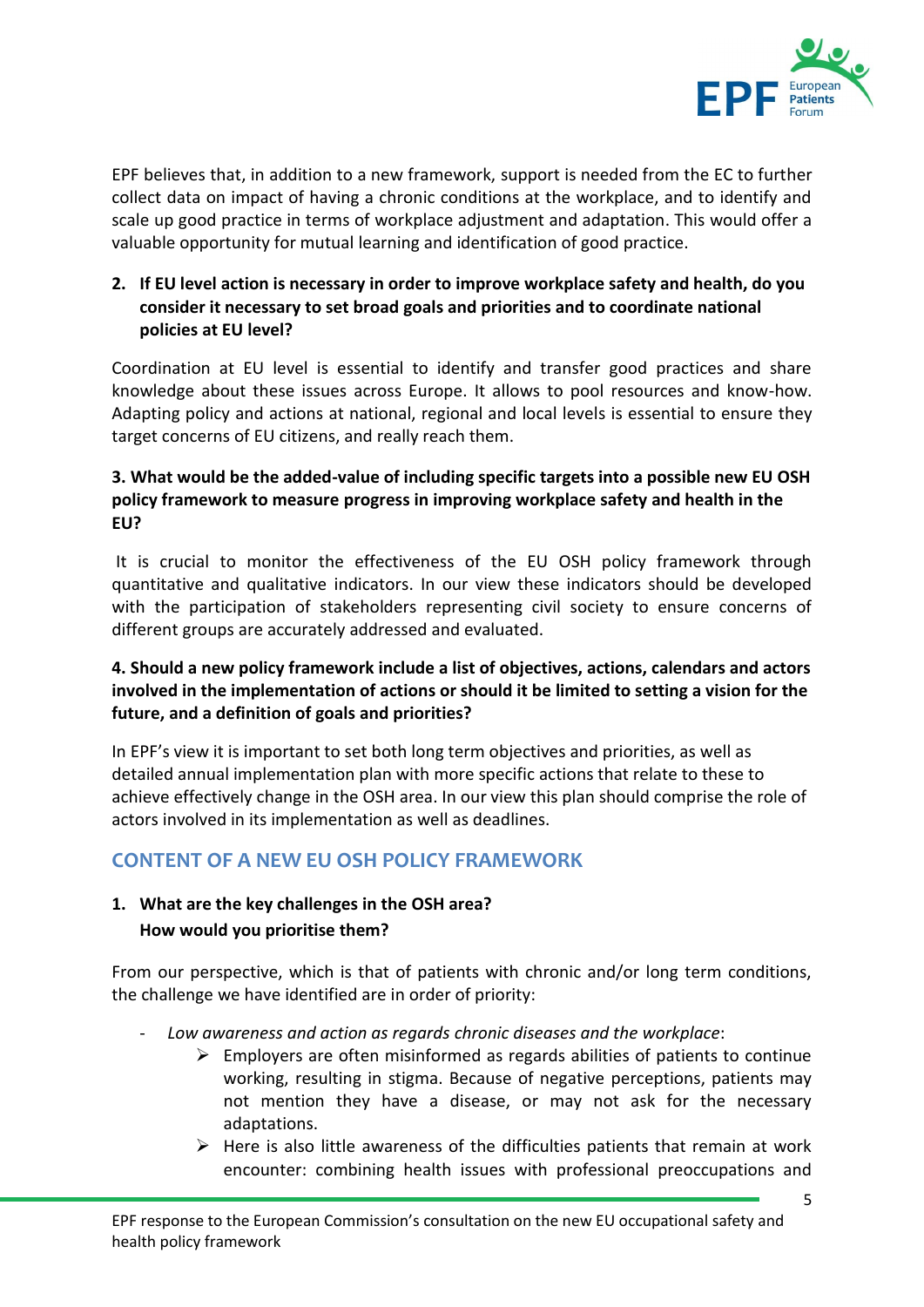

timetables can become in itself a challenge. This can be worsened by symptoms such as pain, tiredness, or anxiety. Experiential knowledge shows that patients will first sacrifice their leisure, social and resting time to deal with health issues, which can lead to isolation and worsening of the health condition.

- $\triangleright$  They may need to adapt their working situation to the constraints of treatment, e.g. through working time adjustments, change of job, workplace adaptation, or even relocation, issues to travel.
- $\triangleright$  Social stigma can become a key issue, and result in patients choosing to hide their condition rather than revealing it to employers and colleagues.
- $\triangleright$  Patients' need in terms of prevention need to be addressed: for example preventing exposure of second hand smoke and improving indoor air quality is particularly important for patients with respiratory diseases. Many disease specific patient groups have expertise in this area and need to be involved.
- *Occupational chronic and long-term diseases* is still an important challenge and their prevention and management should remain a priority.
- *Mental health* has been flagged as a key challenge in the evaluation. Mental health issues are often interlinked with physical health problems – such as undetermined pain, heart or circulatory problem. Moreover patients with chronic diseases may develop psycho-social concerns related to the workplace: In particular they may have financial concerns, fear of losing independence and/or physical control.
- Taking into account issues related to *ageing in the occupational safety and health policy*
- Lack of clarity as regards *patients' rights in term of workplace adjustments*

#### **2. What practical solutions do you suggest to address all or some of these challenges?**

The next OSH strategy should include raising awareness about chronic disease and the workplace, including occupational diseases, work related diseases, and managing all chronic diseases weather acquired at work or not at the workplace as an objective. The OSH strategy should aim to enable and support patients to remain in employment. An important part of such a strategy would be guidelines and education for employers, more awareness regarding non-discrimination legislation, workplace adjustments, flexible arrangements and reasonable accommodation. Patient organisations should be involved in developing initiatives in this area alongside employers, to ensure they meet the need of the targeted population.

Another practical solution is to put in place adapted systems and protective legislation to allow patients with chronic diseases to remain in the workplace within good conditions where they do not exist. Where they exist they are usually under-used; employers and the population at large tend not to be aware of their existence. Actions to raise awareness within companies or trade unions and for the public could contribute significantly to tackling this problem. It is also important to inform workers, employers and HR managers about existing rules and rights.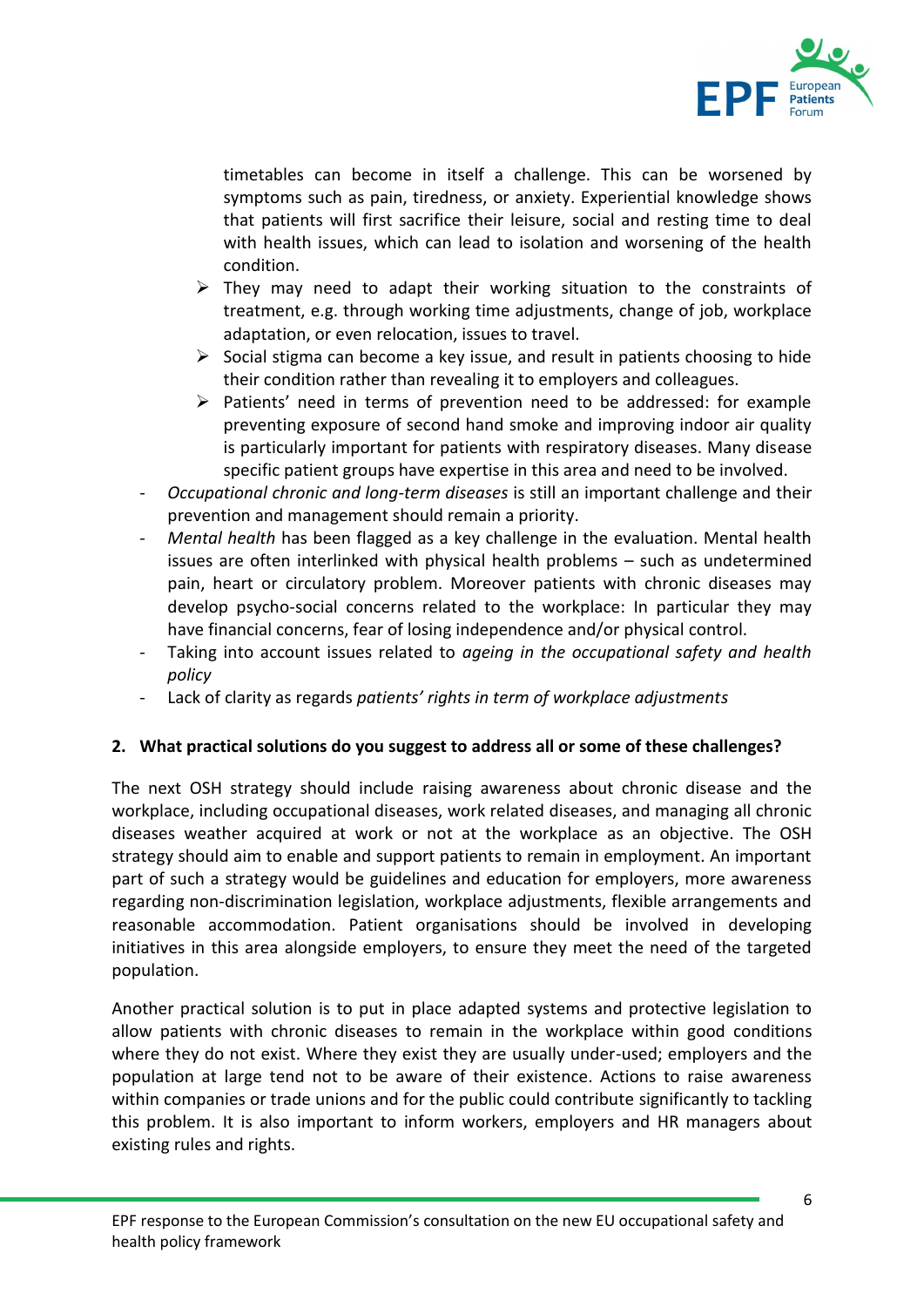

# **3. Do you consider that such a framework should develop initiatives to provide further protection for vulnerable groups of workers and/or for workers in specific high risk sectors?**

The European Patients' Forum supports in principle the development of specific initiatives to protect further vulnerable groups of workers. We are also in favour of setting specific measures for these workers that are active in high risk sectors although we do not have specific expertise on this particular group of workers.

# **4. Do you consider that measures for the simplification of the existing body of EU OSH legislation should be included in such a political instrument? If so, which ones would you suggest?**

The European Patients' Forum does not have a particular position on this issue as we do not have expertise on existing EU Occupational Safety and Health legislation. We do not have suggestion for appropriate political instrument. However we believe simplification should not result in lesser protection for workers across the European Union.

# **5. Do you think that such a framework should specifically identify and address the challenges posed by the ageing of the working population? If so, which measures would you suggest?**

Yes, the European Patients' Forum believes it is essential the strategy takes into account challenges posed by the ageing of the working population.

One key challenge that needs to be taken into account is the rising prevalence of chronic diseases in Europe: As the general population ages, so the number of patients with chronic diseases will inevitably grow. Many chronic diseases become more prevalent with age, and patients who developed a chronic disease at a younger age are living longer thanks to modern medical treatments.16 Moreover, though some chronic diseases are to some extent preventable, many including neurodegenerative and genetic diseases, are not.

Remaining independent for as long as possible is a key wish of patients with chronic diseases, and loss of employment can lead to insecurity and social isolation. We believe the health and safety at work policy has a role to play to empower workers with chronic conditions to continue working.

Another key issue is the situation of informal carers. They may wish to keep working, and the EU should identify good practice and innovative solutions that can be scaled up and implemented to enable carers to combine caring and employment.

**6. What measures would you suggest to reduce the regulatory burden on SMEs and micro-enterprises, including reducing compliance costs and administrative burden, while ensuring a high level of compliance with OSH legislation by SMEs and microenterprises?**